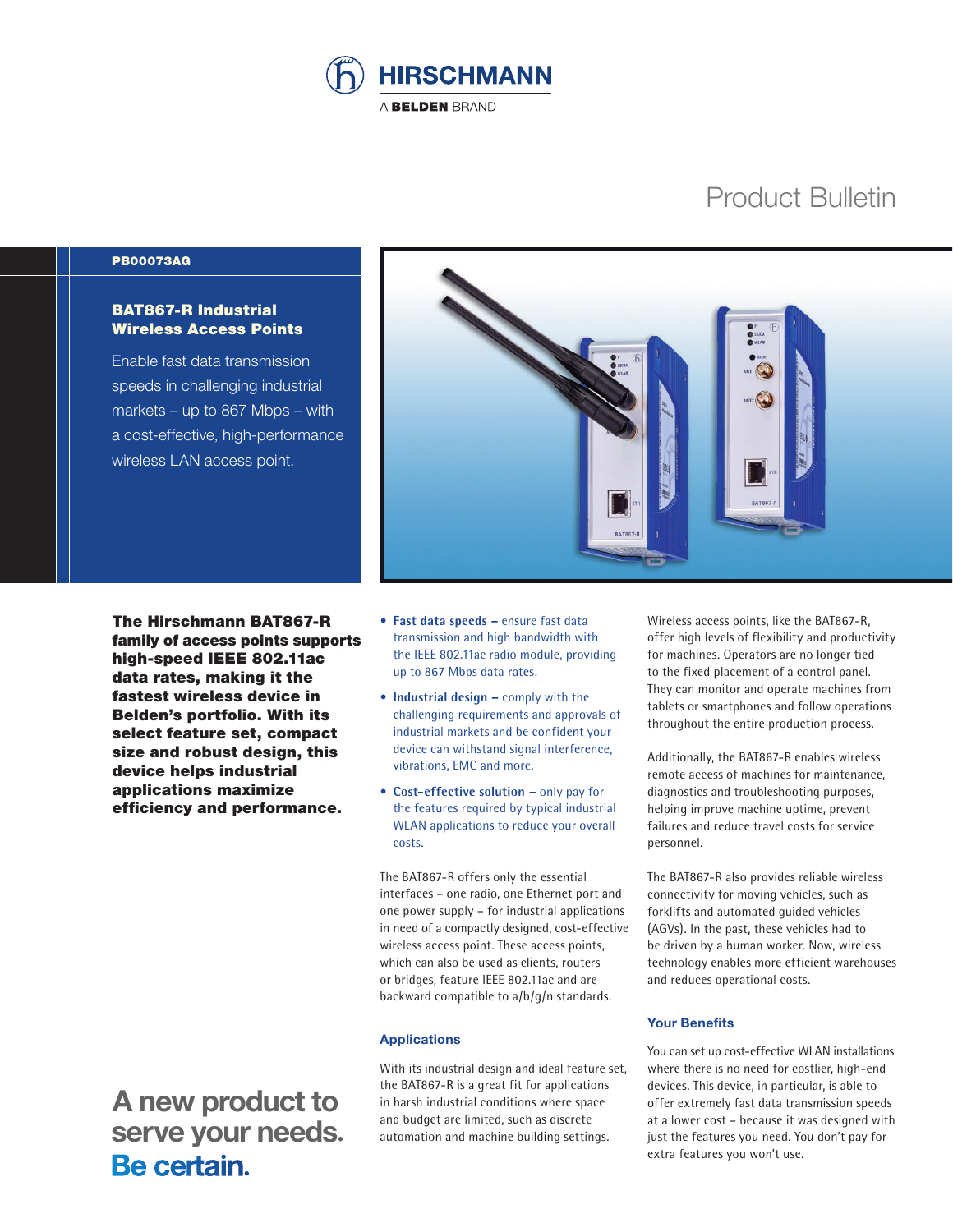



## BAT867-R Industrial Wireless Access Points

The BAT867-R, a single radio WLAN access point/client, features IEEE 802.11ac technology to transmit data up to 867 Mbps.

Hirschmann's operating system, HiLCOS, adds a rich set of features that support all WLAN functions, including routing capabilities, remote access, Quality of Service (QoS), redundancy protocols and best-in-class security features.

## **Benefits at a Glance**

- Increase data rates with IEEE 802.11ac technology (up to 867 Mbps) or IEEE 802.11n technology (up to 300 Mbps)
- Use a select set of required features, without paying for unnecessary interfaces – Single radio with dual band support (2.4 or 5 GHz)
	- Ethernet RJ45 port (10/100/1000 BASE-TX data rates)
	- 24 V DC power supply
- Ensure enhanced data throughput even under conditions of interference, signal fading and multipath with a 2x2 MIMO antenna
- Withstand harsh conditions with a robust design
	- DIN rail mounting
	- Operating temperature range from -10 °C to +60 °C
	- IP40 metal housing
- Tap into extensive management, redundancy and security functions with Hirschmann's operating system, HiLCOS
- Meet industrial standards and approvals:
	- Safety: EN 60950-1, UL 60950-1
	- Radio: EN 300 328 (2.4 GHz), EN 301 893 (5 GHz), FCC/CFR 47 Part 15, Industry Canada (IC), EN 301 489-1, EN 301 489-17, EN 61000-6-2
	- Environmental: EN 61131







BAT867-R delivers an optimum price-performance ratio for multiple applications and markets.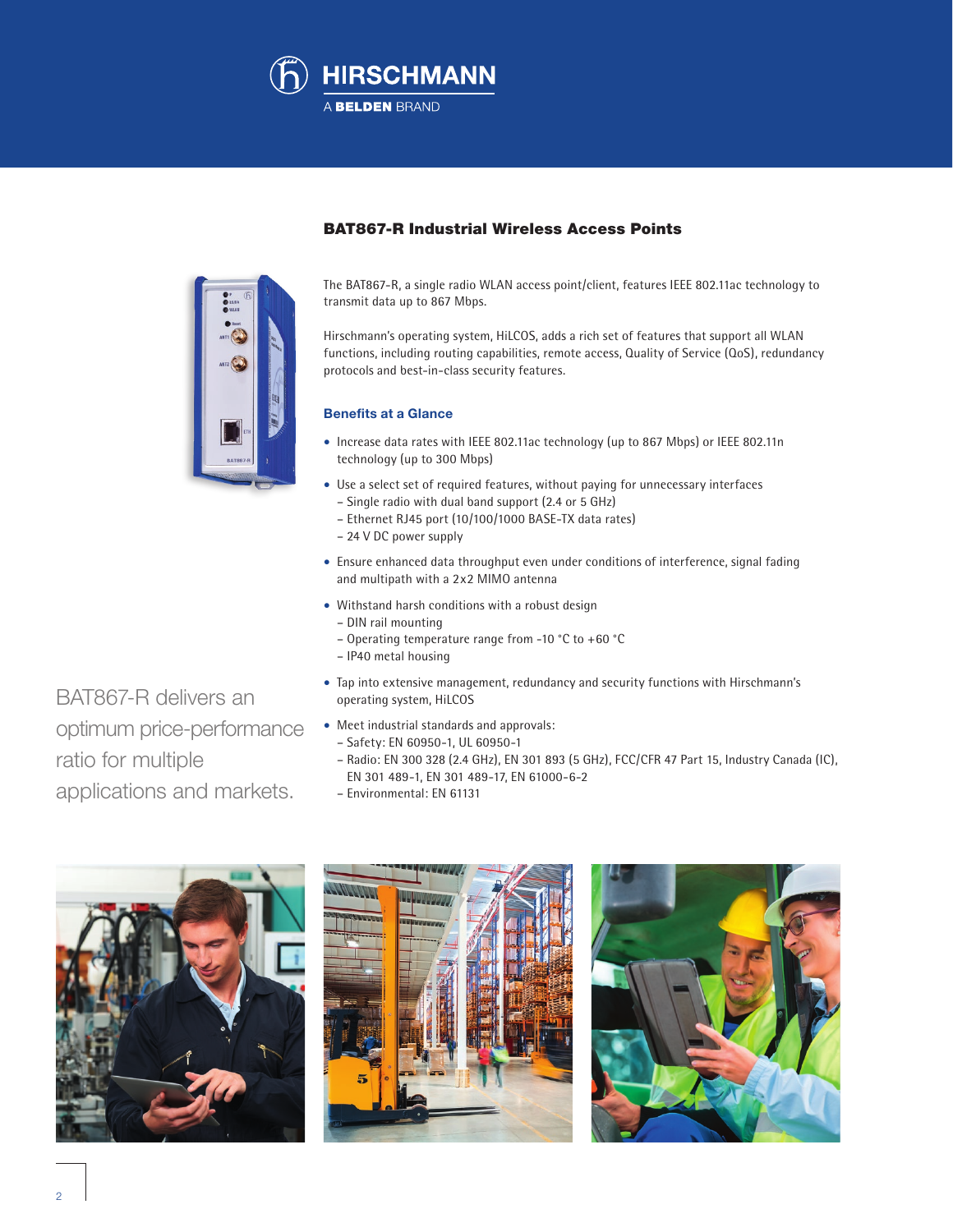

# Technical Information

| <b>Product Description</b>                                  |                                                                                                                                                                                                                                                                                   |
|-------------------------------------------------------------|-----------------------------------------------------------------------------------------------------------------------------------------------------------------------------------------------------------------------------------------------------------------------------------|
| <b>Type</b>                                                 | <b>BAT867-R</b>                                                                                                                                                                                                                                                                   |
| <b>Description</b>                                          | 802.11ac Industrial Wireless LAN Access Point/Client                                                                                                                                                                                                                              |
| <b>Port Type and Quantity</b>                               | 1 x WLAN Interface. 1 x LAN port 10/100/1000BASE-TX                                                                                                                                                                                                                               |
| <b>Radio Standard</b>                                       | IEEE 802.11a/b/g/n/ac WLAN Interface, 2 x 2 MIMO up to 867 Mbit/s gross bandwidth                                                                                                                                                                                                 |
| <b>Radio Technology</b>                                     |                                                                                                                                                                                                                                                                                   |
| <b>Antenna Connector</b>                                    | 2 x RSMA                                                                                                                                                                                                                                                                          |
| Range                                                       | Depending on type of antenna, frequency range and data rate                                                                                                                                                                                                                       |
| <b>Frequency Band</b>                                       | Supporting 2.4 GHz and 5 GHz: 2412 to 2472 MHz and 5180 to 5825 MHz                                                                                                                                                                                                               |
| <b>Modulation</b>                                           | OFDM: BPSK, QPSK, 16-QAM, 64-QAM, 256-QAM                                                                                                                                                                                                                                         |
| <b>Radio Topology</b>                                       | WLAN access point, bridge, router, point-to-point, client, client-bridge mode                                                                                                                                                                                                     |
| <b>Encryption</b>                                           | IEEE 802.11i/WPA2 with passphrase or 802.1x and hardware-accelerated AES, closed network, WEP64, WEP128, WEP152, user authentication,<br>802.1x/EAP, LEPS, WPA1/TKIP, fast roaming with Opportunistic Key Caching. Please refer to the HiLCOS data sheet for further information. |
| <b>Interfaces</b>                                           |                                                                                                                                                                                                                                                                                   |
| <b>Ethernet</b>                                             | 1 x RJ 45 (10/100/1000BASE-TX data rates)                                                                                                                                                                                                                                         |
| <b>Reset Button</b>                                         | Available                                                                                                                                                                                                                                                                         |
| <b>LED</b>                                                  | 3                                                                                                                                                                                                                                                                                 |
| <b>Power Requirements</b>                                   |                                                                                                                                                                                                                                                                                   |
| <b>Operating Voltage</b>                                    | 1 x 24 V DC                                                                                                                                                                                                                                                                       |
| <b>Ambient Conditions</b>                                   |                                                                                                                                                                                                                                                                                   |
| <b>Operation Temperature</b>                                | $-10$ °C to $+60$ °C                                                                                                                                                                                                                                                              |
| <b>Storage/Transport Temperature</b>                        | -40 °C to +70 °C                                                                                                                                                                                                                                                                  |
| <b>Mechanical Construction</b>                              |                                                                                                                                                                                                                                                                                   |
| Dimensions (W x H x D)                                      | 50 x 147.5 x 122.5 mm                                                                                                                                                                                                                                                             |
| <b>Mounting</b>                                             | <b>DIN Rail</b>                                                                                                                                                                                                                                                                   |
| <b>Protection Class</b>                                     | <b>IP40</b>                                                                                                                                                                                                                                                                       |
| <b>Approvals</b>                                            |                                                                                                                                                                                                                                                                                   |
| <b>Safety of Information</b><br><b>Technology Equipment</b> | EN 60950-1, UL 60950-1 (pending)                                                                                                                                                                                                                                                  |
| Radio                                                       | EN 300 328 (2.4 GHz), EN 301 893 (5 GHz), FCC/CFR 47 part 15, IC (Industry Canada), EN 301 489-1, EN 301 489-17, EN 61000-6-2                                                                                                                                                     |
| <b>Environmental</b>                                        | EN 61131                                                                                                                                                                                                                                                                          |

**NOTE:** These are the prominent technical specifications. For complete technical specifications visit: www.hirschmann.com



Wireless technology enables more efficient warehouses and reduces operational costs.